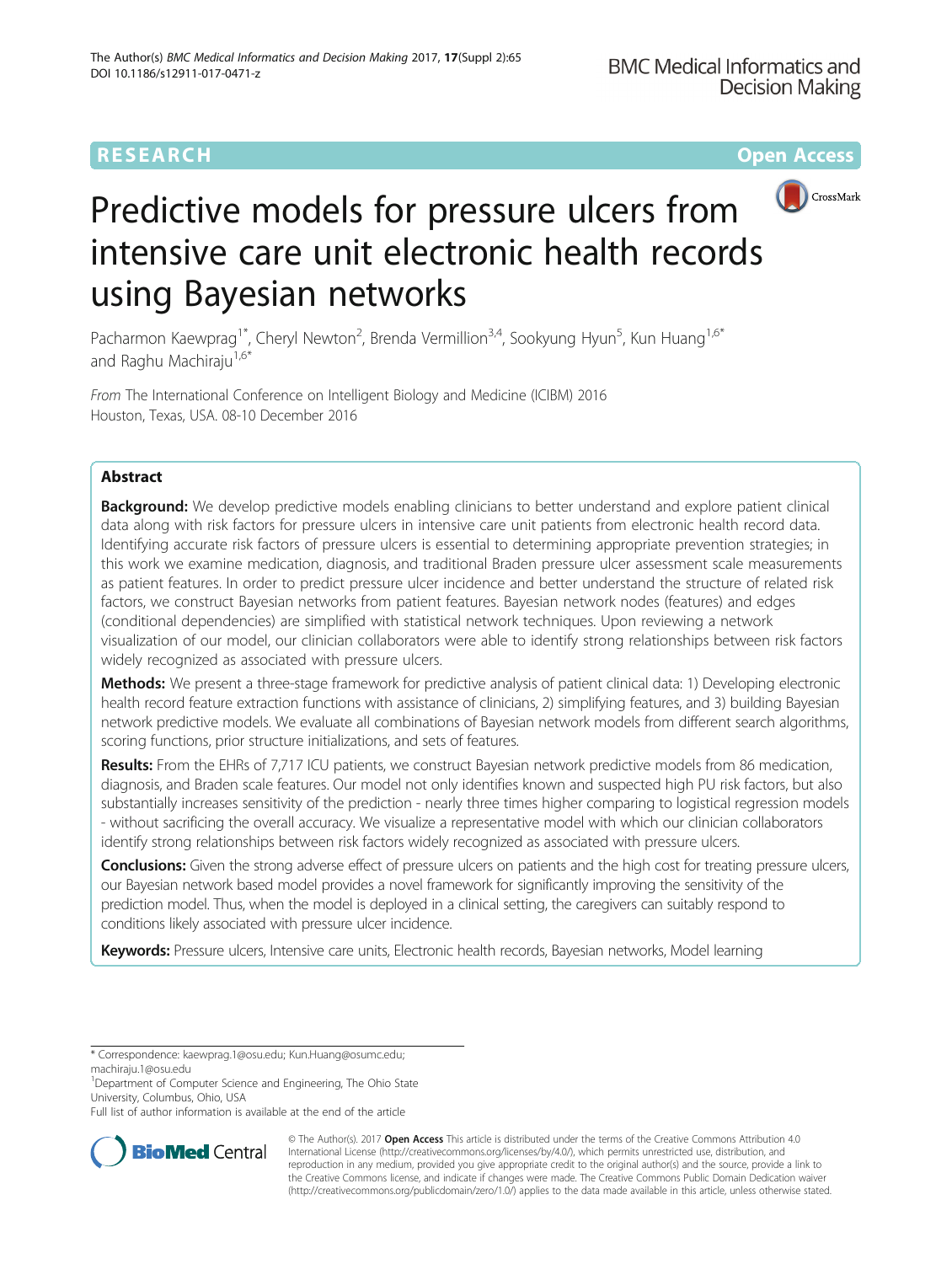### Background

#### Pressure ulcers

A pressure ulcer (PU) is a localized injury to the skin and/ or underlying tissue usually over a bony prominence, as a result of pressure, possibly in combination with shear [[1](#page-10-0)]. Surveys indicate that patients admitted to the intensive care unit (ICU) have higher incidence of PUs than general hospital patients in acute care settings [\[2](#page-10-0)]. The prevalence of ICU pressure ulcers in the United States during the year 2009 ranged from 16.6% to 20.7% [\[2](#page-10-0)]. An estimated 2.5 million patients are treated each year in acute care settings at a cost of \$11 billion per year due to PUs [\[3\]](#page-10-0), many of which may be preventable.

Identifying accurate risk factors of PUs is essential to determining appropriate prevention strategies. Risk factors for ICU patients are likely to be different from those of general hospital patients since ICU patients are often in more morbid conditions and are hence more likely to be advised for bed rest. Consequently, the supine and sedentary position required of a bed rest in conjunction with related factors often leads to the onset or aggravation of PUs. The Braden scale is a risk assessment tool that can assist nurses in identifying a patient's risk of developing a pressure ulcer [[4](#page-10-0)]. It is the most widely used tool for predicting PU risk in the United States, and contains 6 predominantly skinrelated criteria, namely, sensory perception, moisture, activity, mobility, nutrition, and friction & shear. Despite its widespread use, our studies found that while Braden scale is sensitive, its accuracy is considered insufficient (0.672 AUC) for identifying patients at risk for developing PUs in ICU settings [\[5, 6](#page-10-0)].

Besides the characteristics used in Braden scale, medications such as vasopressor agents are often administered in ICU to increase blood pressure for patients in hypotension caused from shock states. Some studies have found that vasopressor agents were statistically significant for the development of PUs in ICU settings [[7, 8\]](#page-10-0). However, other studies did not find a conclusive relationship between vasopressor agents and PU development [\[9](#page-10-0)–[11](#page-10-0)]. Separately, comorbid conditions such as hypertension, spinal cord injury, respiratory disease, vascular disease, and diabetes mellitus have also been found to increase risk of PU development [[12](#page-10-0)–[15](#page-10-0)]. Thus, there is a need for identifying medications and diagnoses as factors for PUs. This issue motivates us to also examine medications and diagnoses as indicators of PU incidence.

#### Bayesian network

A practical problem with the use of medication and diagnosis data is that they are embedded in electronic health records (EHRs). EHRs consist of rich and comprehensive patient-specific information from a large number of sources in different formats consisting of heterogeneous data types. Even when expertly extracted out into features, many of the features (e.g. flu and high body temperature) violate the assumption of independence required by most machine learning models. Bayesian network models, on the other hand, take into account these interactions between variables and eliminate interactions between variables that fail a dependence test, while retaining more important ones.

A Bayesian network is naturally suited to represent dependent relationships between variables. Nodes in a Bayesian network represent features from the data, and edges represent dependencies between those features. Bayesian networks are interpretable, which is critical for clinicians who need a parsimonious view of probable causal factors pertaining to diseases. Bayesian networks have been applied to effectively assist users in identifying faulty network structures and model discrepancies [\[16\]](#page-10-0), and to depict the underlying uncertainty and facilitate contextual understanding in clinical practice guidelines [[17](#page-10-0)]. They have also been utilized for investigating complex phenotype data, specifically for the visualization of complex associations [[18](#page-10-0)], the dependency structure of data, the reduction of dimensionality and comparison of substructures, and the estimation of causal effects from data [[19\]](#page-10-0). In addition, a Bayesian network has been used to predict mortality, readmission, and length of stay in real time using EHR data to improve quality of care in the emergency unit [[20](#page-10-0)].

In this paper we construct Bayesian networks from features of ICU patients in order to predict PU incidence and better understand the structure of related features. Specifically, we estimate the value of a hidden node (PU), given the values of the observed nodes (Braden scale, medication, and diagnosis features). After constructing the Bayesian network, we perform inference to estimate the risk that patients will develop PUs during hospitalization. We find that on our ICU data, Bayesian network models have comparable overall performance to, but higher sensitivity than, models constructed from classical machine learning algorithms such as logistic regression [[6](#page-10-0)]. A beneficial "byproduct" of Bayesian network modeling is that a feature dependency graph structure is learned. From this feature relationship graph, high risk factors associated with PU incidence in ICU settings can be directly identified using the Markov blanket property of the Bayesian network's PU node [[21](#page-10-0)].

The Markov blanket of a node in a Bayesian network corresponds to a set of features that have high predictive power together. Specifically, the Markov blanket of a node is the set of nodes that shield the node from the rest of the network. Thus, nodes in a Markov blanket will likely predict the behavior of the node of interest. This property is very useful to identify a succinct set of features or variables highly associated with the feature-of-interest. The Markov blanket has been utilized in identifying the most critical genes towards the development of astrocytic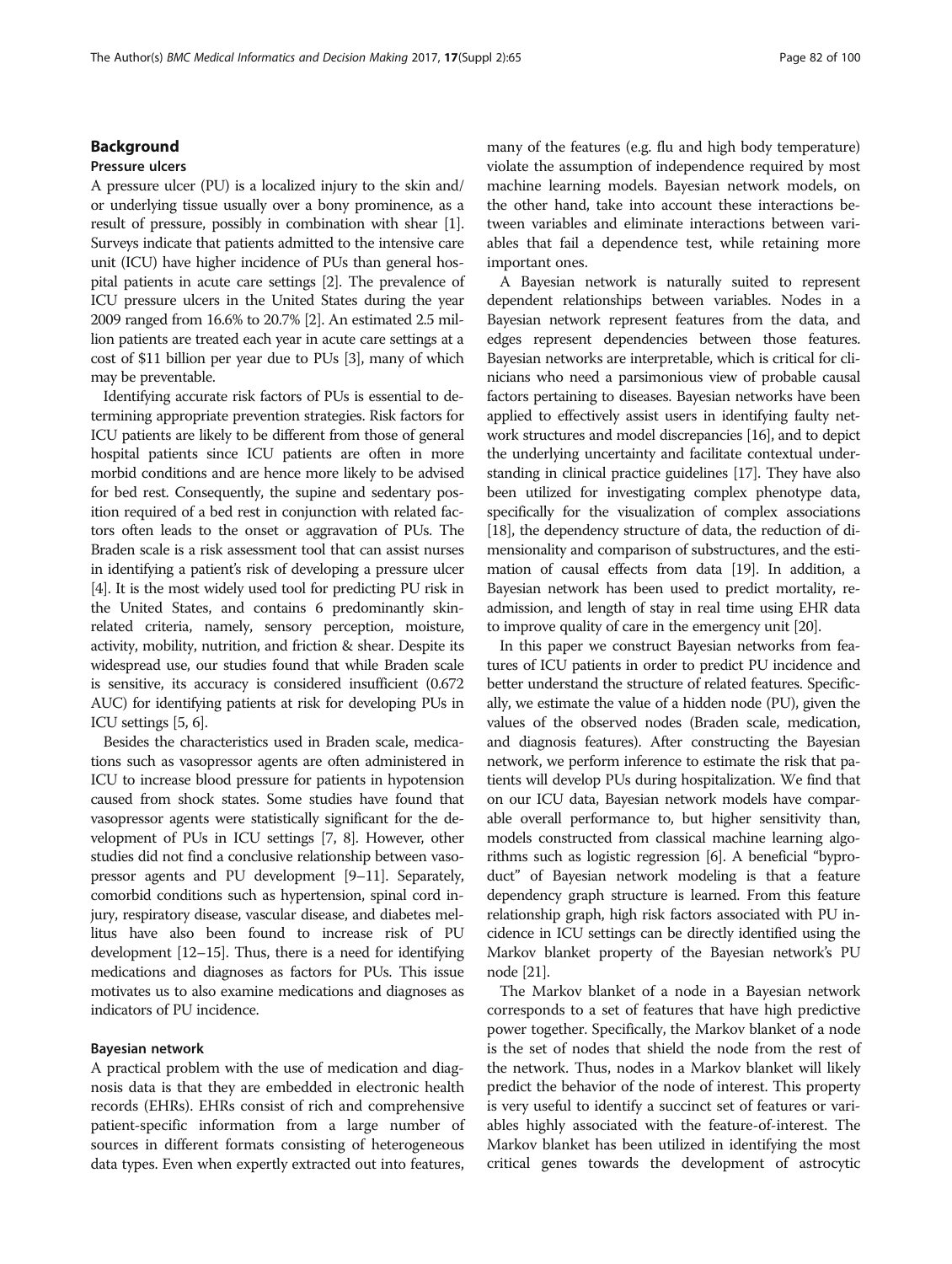<span id="page-2-0"></span>tumors from a significant set of meta-analysis genes [[22](#page-10-0)] and single nucleotide polymorphism (SNP) biomarkers significantly associated with Alzheimer's disease [[23](#page-10-0)]. Markov blanket property along with the Tabu search algorithm has been used to predict postoperative morbidity of heart disease [[24](#page-10-0)].

Our contributions in this paper are the following. We evaluate our three-stage framework for predictive analysis with Bayesian networks, on one of the largest datasets developed for PU predictive analysis, which includes 86 medication, diagnosis, and Braden features extracted from the EHRs of 7,717 ICU patients. We evaluate multiple runs of all combinations of four search algorithms, two prior structure initializations, two scoring functions, and five sets of features, and find that the best combination gives Bayesian networks with an average AUC of 0.827, which is comparable to the best classical machine learning models from our previous study [[6](#page-10-0)]. We visualize a representative Bayesian network and use the Markov blanket property to identify several known and several suspected high risk factors associated with PU incidence. Our clinician collaborators used this information to identify strong relationships between risk factors widely recognized as associated with pressure ulcers.

For our data the Bayesian network based approach yields models with much higher sensitivity than the classical machine learning models (average sensitivity increased to 0.455 from 0.160). Meanwhile, there is only a slight sacrifice in specificity (average specificity is 0.908 versus 0.990) and no significant difference in overall accuracy (measured in AUC). Given the strong adverse impact of PU on patients and high cost for treating PU compared to taking preventive measures, high sensitivity of the model is preferred, because patients likely to contract PUs are likely to be predicted positive.

In summary, we demonstrate that Bayesian network method is a powerful tool in inferring predictive models for syndromes such as PU from complex clinical data. Not only can it lead to high sensitivity models, but it also enables development of new hypotheses on potential risk factors.

#### Methods

#### Dataset

The settings of this study are three adult ICUs at The Ohio State University Wexner Medical Center (OSUWMC). OSUWMC serves as a major referral center for patients from the entire state of Ohio and throughout the Midwest. The ICUs include 83 beds in total, admitting approximately 3,800 patients annually.

Essentris $^{\circ}$  is the commercial system used for documentation in all ICUs at the medical center. Patient data entered into Essentris© are eventually transferred to the information warehouse (IW). The IW compiles EHR data from the various electronic records systems throughout OSUWMC, namely, an administrative system (ADT© ), a laboratory system, a computerized provider order entry (CPOE) system, and a billing system. Figure [1](#page-3-0) shows the study procedure. Specific details will be described in the following sections.

#### Data extraction

Patients (age  $\geq$  18) admitted to ICUs between January 1, 2007 and December 31, 2010 comprise the sample set. Institutional Review Board (IRB) approval was obtained in 2010 for the data extraction. Data were de-identified and supplied by IW staff. Patients developing a PU are identified by reviewing discharge diagnoses appropriately coded with the International Classification of Diseases (ICD)-9 codes [[25\]](#page-10-0) as one of the fields in EHR system. For instance, if a patient had an ICD-9 code, 707.07 (Pressure ulcer, Heel), the patient is included in the PU group. On the other hand, if a patient does not have any of the ICD-9 codes indicating PUs, the patient is included in the non-PU group.

#### Data cleaning and preparation

Data cleaning and preparation processes include several steps. First, patients who are afflicted with a PU at the time of admission are excluded. In addition, patients whose ICU stay is shorter than 36 hours are excluded since PUs generally develop after 3 days of admission [[26](#page-10-0)]. Second, if a patient had multiple hospitalizations during the study period, only the first hospitalization record is included. Similarly, if a patient has more than one ICU admission record during the hospitalization, only the first ICU admission record is included for analysis. This is because our objective is to find risk factors of patients who have the first incidence of PUs during their ICU stay. Patients who suffer from the onset of PUs at the time of admission are excluded as they may have previously been exposed to unknown risk factors for which we have no data. This patient selection process is con-sistent with practices in our previous studies [\[5](#page-10-0), [6](#page-10-0)].

Medications administered to patients in PU and non-PU groups during the ICU stay are also listed. The list is reviewed by an inter-disciplinary team that includes a registered nurse, two ICU clinical nurse specialists, and a dietician. Through this manual review, medications are grouped into 72 categories based on their perceived functional purposes and efficacies. For instance, Meperidine and Nalbuphine are included in the Analgesia category, and Dopamine and Epinephrine are grouped into Vasoactive category. Medication categories are coded as dichotomous (binary) variables.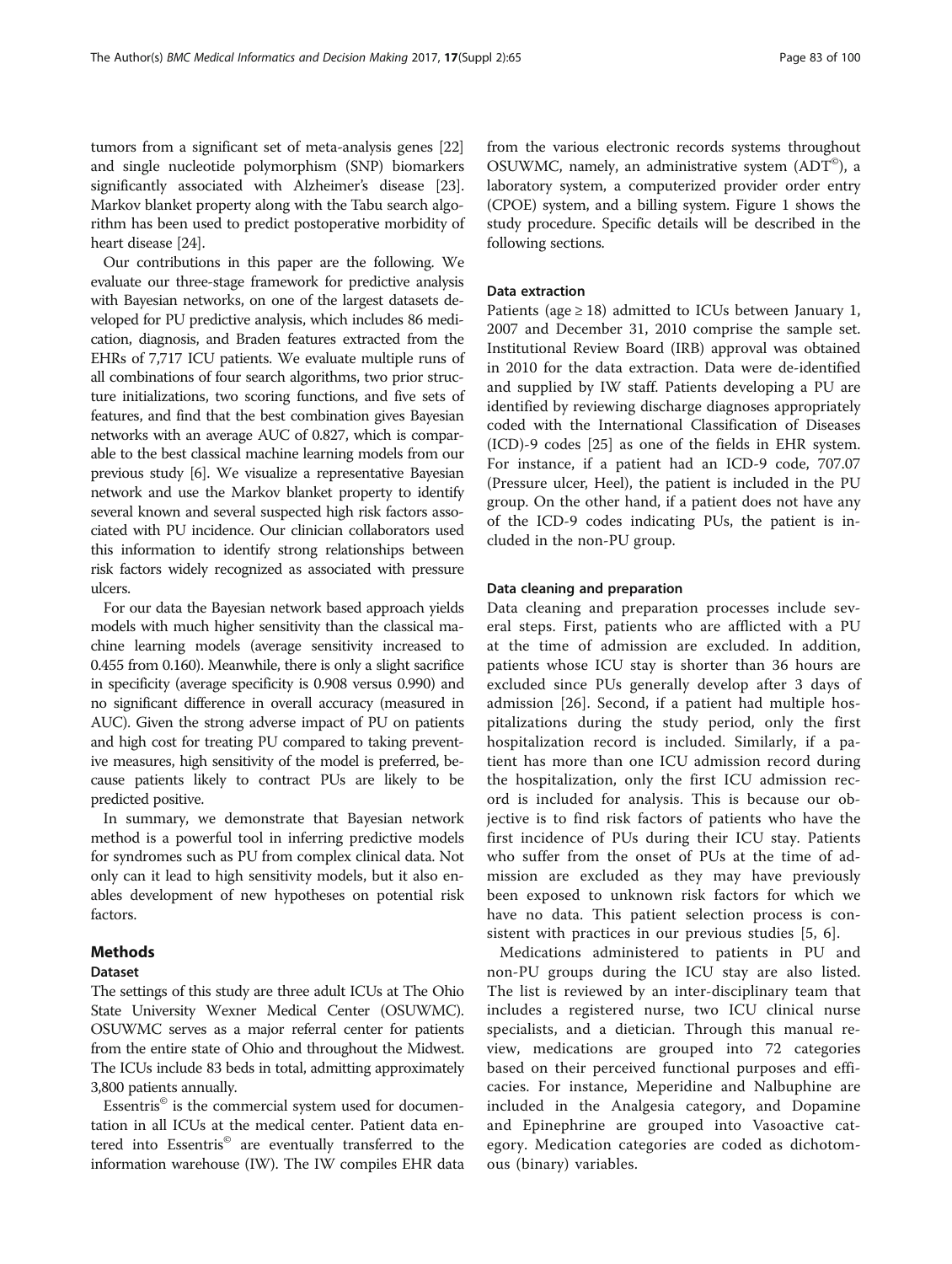<span id="page-3-0"></span>

Diagnostic data in the form of ICD-9 codes are 5 digits long and are extracted from the EHR system from records within ICU length of stay. The first three digits indicate a main disease type and the last two provide additional information about the disease. Discharge diagnostic ICD-9 codes are used to identify patients with maladies during ICU hospitalization. Subsequently, ICD-9 codes are truncated into 3 digits in order to analyze the primary conditions. Most of the 707 ICD-9 codes are considered PUs except for 707.1 (ulcer of lower limb), 707.8 (chronic ulcer of other specified sites), and 707.9 (chronic ulcer of unspecified site). Those codes are labeled as 707-nonPU.

Braden scale contains 6 subscales that measure sensory perception, moisture, activity, mobility, nutrition, and friction & shear. A Braden total score is simply calculated by adding up all the subscales. We consider each subscale separately to see which subscales are more related to PU incidence in ICU settings. Moreover, most of the subscales have significant association with PU incidence, in addition to the summed Braden scale (Braden total subscale). We include these for consistency with previous work [[27, 28\]](#page-10-0).

### Variable selection

In order to eliminate ill-defined, non-salient, and "noise" variables irrelevant to PUs, we select a set of medications and diagnoses highly associated with the PU condition. To achieve this aim, univariate analysis is first carried out to determine what medication categories and diagnoses (variables) are highly associated with PUs. For each variable, one of the following two statistical tests is used. A  $\chi^2$  -test, being sensitive to small expected frequencies, is used only where expected frequencies are large enough  $(>= 20)$ , otherwise Fisher's Exact Test (FET) is applied. In the midst of this screening process, we do not apply multiple test compensation in order to be more inclusive.

Medication categories that appear to be significantly associated with PUs are retained. Likewise, diagnoses that appear to be highly associated with PUs (which we call having a strong "comorbidity association") are retained. The retained medication categories, retained diagnoses, and all Braden features are used as variables (nodes) for Bayesian networks.

#### Bayesian network modeling

A Bayesian network model is introduced to model clinical data which is high dimensional in nature and characterized by variables of heterogeneous data types. Bayesian network models are graphs in which nodes represent random variables, and the lack of edges represent conditional independence. Formally, Bayesian networks are defined as follows:

Let  $U = \{x_1, ..., x_n\}, n \ge 1$  be a set of random variables. A Bayesian network  $B$  over  $U$  is a network structure  $B<sub>s</sub>$  in the form of a directed acyclic graph  $(DAG)$  over  $U$  and a set of probability assertions  $B_p = \{Pr(u|Pa(u)), u \in U\}$ where  $Pa(u)$  is a set of parents of u in  $B_s$ .

In this work, discrete-valued Bayesian networks are used. Therefore, probability models are represented with discrete conditional probability tables. There are two steps to constructing a Bayesian network: structure learning and parameter estimation. Structure learning extracts a Bayesian network  $B<sub>e</sub>$  from observed data. Parameter estimation constructs the conditional probability distribution set  $U$  for each node in the network once the structure has been learned.

#### Structure learning

Score-based structure learning is a commonly used method to identify a network structure. This approach uses a scoring function that measures how well the model fits the observed data. The score-based structure learning assigns a score to each candidate network and tries to find the network maximizing the score. An optimal solution is intractable since this problem has been shown to be NP-Hard; therefore, many approximate methods have been proposed. Greedy hill climbing is one of the simplest and most commonly used search algorithms. It has been observed to achieve similar results as an optimal algorithm (run on small networks of not more than 20 nodes) [\[29\]](#page-10-0). Greedy hill climbing iteratively takes the step that leads to the largest improvement in the score until no modification improves the score. It therefore can terminate in a local optimum. Repeated hill climbing can be used to avoid being caught in local optima. It repeatedly uses greedy hill climbing algorithm and returns the best structure of the multiple runs. Tabu search and simulated annealing are two approaches that are commonly used to explore the region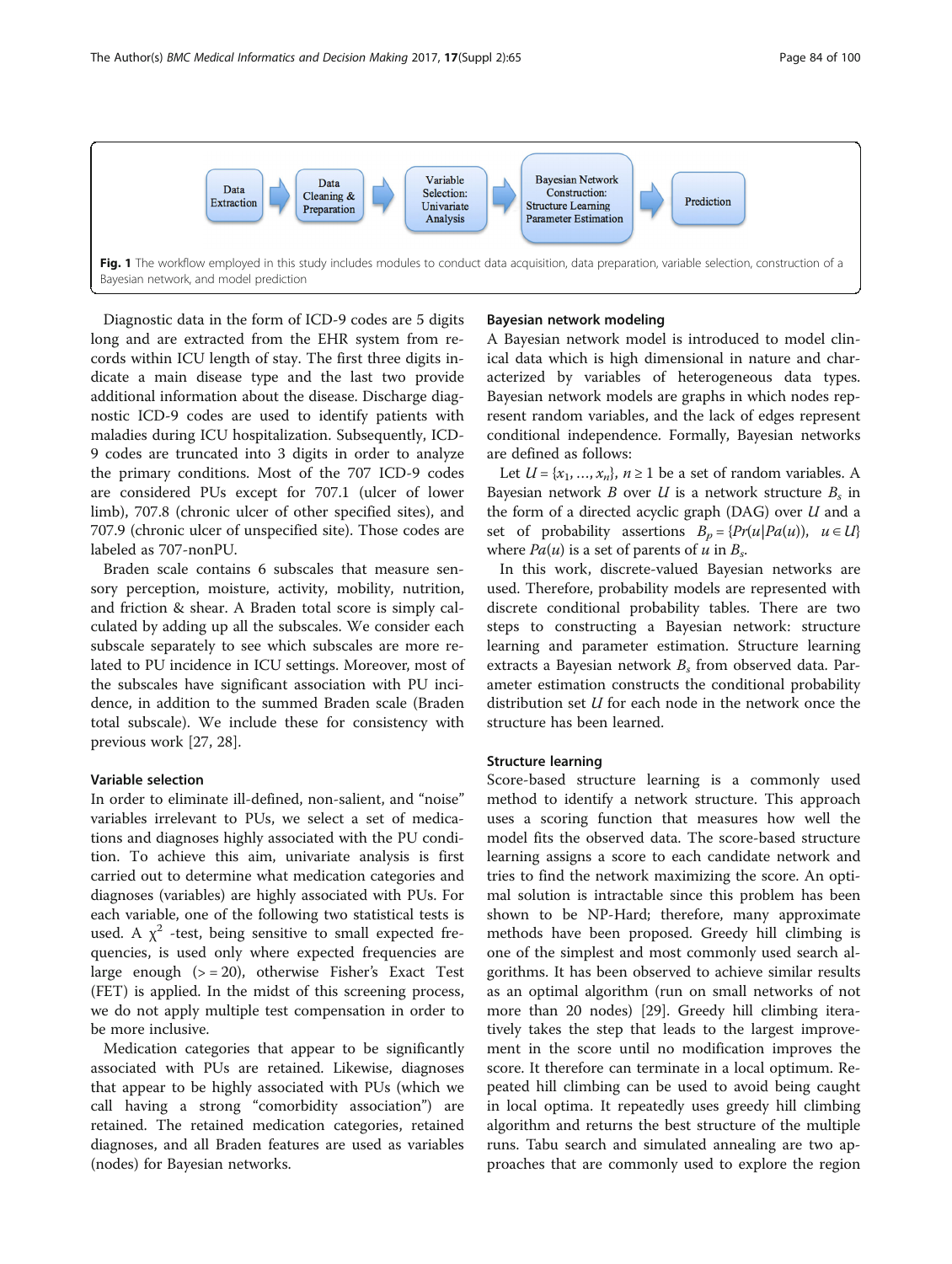around, and therefore escape, local optima. Tabu search [[30\]](#page-10-0) is a variation of greedy hill climbing which keeps a list of length L of recently used operations such as edge addition, deletion, and reverse. For each step, it does not consider operations in the list, forcing it to explore new directions in the search space. Simulated annealing is a different hill climbing variation which starts with an initially large "temperature" parameter. When the temperature is large, the algorithm may take steps which decrease the score. As the algorithm proceeds the temperature is gradually reduced, and the search increasingly focuses only on moves that improve the score.

#### Scoring functions

A scoring function is used with a search algorithm to approximate the probability of each candidate structure given the data D. The goal is to find a highest scoring structure  $B_s^*$ , that is:

$$
B_s^* = \underset{B_s}{\text{arg max}} \; Score(B_s|D)
$$

#### Bayesian scoring function

The premise of the Bayesian scoring function is to compute the posterior distribution of a network from given data. The best network is the one that maximizes the posterior probability. A widely used Bayesian scoring function is the Bayesian Dirichlet with score equivalence and uniform priors (BDeu) proposed by Buntine [\[31](#page-10-0)]. BDeu assigns the same score to equivalent network structures and has a uniform prior distribution assumption. Therefore, BDeu has only one necessary hyper-parameter called equivalent sample size. The BDeu scoring function is defined as follows:

$$
BDeu(B_s|D) = \log(Pr(B_s)) + \sum_{i}^{n} \sum_{j}^{q_i} \left( \log \left( \frac{\Gamma\left(\frac{N'}{q_i}\right)}{\Gamma\left(N_{ij} + \frac{N'}{q_i}\right)} \right) + \sum_{k}^{r_i} \left( \log \left( \frac{\Gamma\left(N_{ijk} + \frac{N'}{r_{iq_i}}\right)}{\Gamma\left(\frac{N'}{r_{iq_i}}\right)} \right) \right) \right)
$$

where  $\Gamma(.)$  is the gamma function, *n* is the total number of variables,  $r_i$  is the number of possible values of variable  $x_i$  (e.g., 2 for a binary variable), and  $q_i$  is the number of possible values of  $Pa(x_i)$ .  $N_{iik}$  is the number of records in the data set D having variable  $x_i$  in state k for which  $Pa(x_i)$  has its j -th value.  $N_{ij}$  is calculated by summing over all states of a variable  $x_i$ :  $N_{ij} = \sum_{k=1}^{r_i} N_{ijk}$ . N' is the user-specified equivalent sample size, which expresses how much prior knowledge should be taken into account in the network structure.

### Information-theoretic scoring function

The premise of this scoring function is a tradeoff between how well the network structure fits the data and how complex the network is. This can be viewed as a log-likelihood (LL) function along with a penalty factor to address the over-fitting problem. The log-likelihood function is the log probability of  $D$  given  $B_s$  and can be calculated as:

 $LL(D|B<sub>s</sub>) = log(Pr(D|B<sub>s</sub>))$ 

There are several well-known information-theoretic scoring functions. In this study, we consider minimum description length (MDL) (equivalent to Bayesian information criterion (BIC) for Bayesian networks [\[29](#page-10-0)]) as it has been shown that it can outperform Akaike's information criterion (AIC), Bayesian Dirichlet equivalence score (BDeu), and factorized normalized maximum likelihood (fNML) [[29\]](#page-10-0). MDL scoring function is defined as follows:

$$
MDL(B_s, D) = LL(D|B_s) - \frac{logN}{2}|B_s|
$$

where  $|B_s|$  is the number of independent parameters in network  $B_s$ . The penalty factor can be viewed as the number of bits required to encode the model.

#### Parameter estimation

The conditional probability table for each variable in the network is created once the structure learning has been carried out. Direct estimates of the conditional probabilities are calculated for each node in the network structure as follows:

$$
Pr(x = k | Pa(x) = j) = \frac{N_{ijk} + N'_{ijk}}{N_{ij} + N'_{ij}}
$$

where  $N'$   $_{ijk}$  is a parameter used for estimating the probability tables and can be interpreted as the initial count on each value. When  $N'_{ijk} = 1$ ,  $N'_{ij} = r_i$ , assigning (instead of 0) a small prior to values unobserved in training data. With  $N'_{ijk} = 0$ , maximum likelihood estimates are obtained.

ij

#### Markov Blanket

An important concept underlying a Bayesian network is that of a Markov blanket of a node. The Markov blanket of a node is a set of nodes that shield the node from the rest of the network. This set contains the node's parents, the node's children, and all other parents of its children. Formally, let N be the set of all nodes in a network and  $M$  be a set of nodes not containing node x. M is a Markov Blanket for  $x$  if  $x$  is conditionally independent of all variables in the set  $N - M - x$  and it is further required that  $M$  is minimal. This implies that a variable in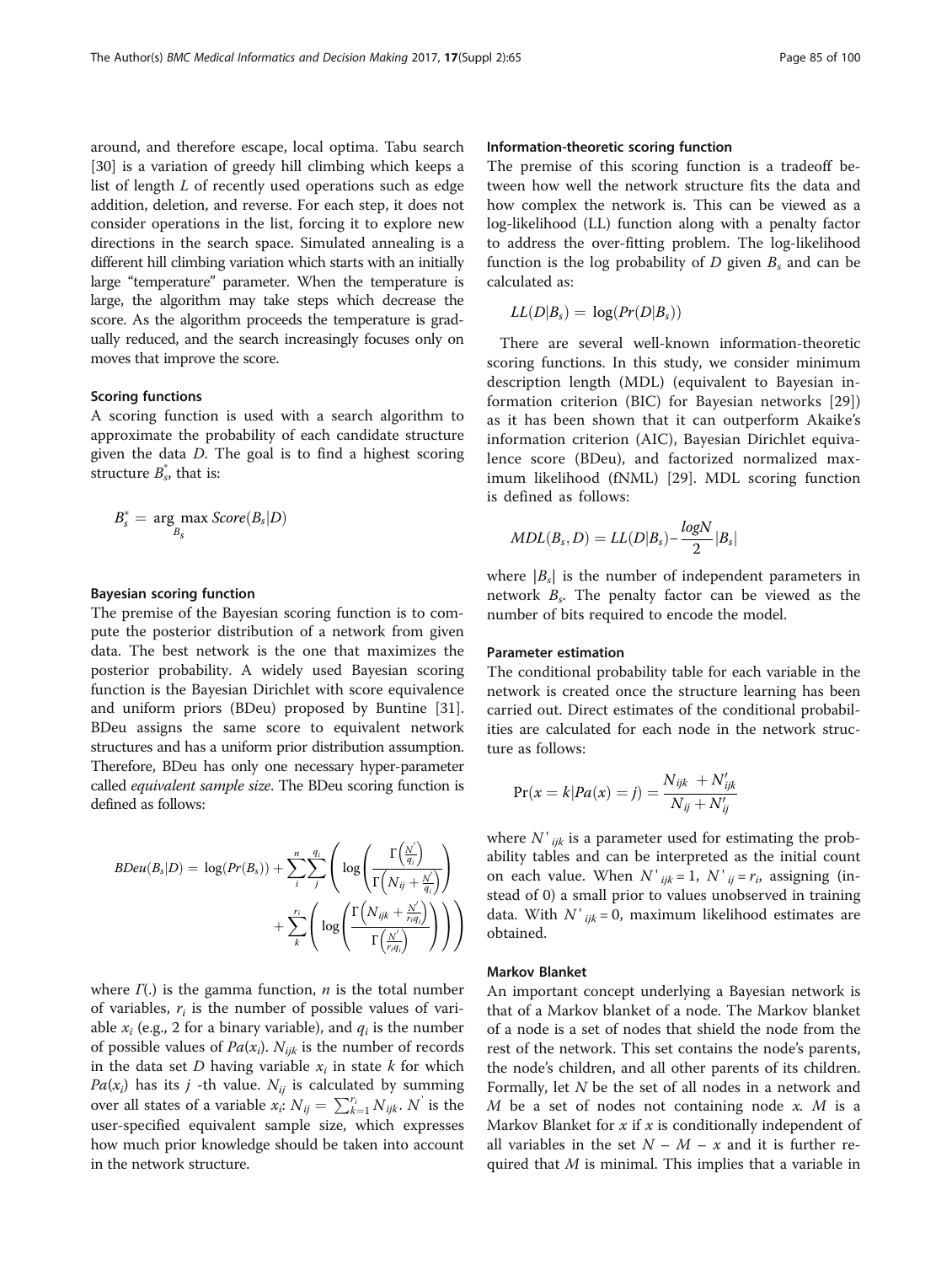a Bayesian network is conditionally independent of other variables not included in its Markov blanket. On the other hand, when the Markov blanket of a certain variable  $x$  is known, adding knowledge of other variables outside the Markov blanket leaves the probability of  $x$ unchanged [\[32](#page-10-0)]. This property is noteworthy since only variables in the Markov blanket are required to predict the behavior of the outcome variable. From this property, we can reduce the size of the model significantly.

#### Results

# Patient demographics

A total of 7,717 ICU patients are included in the analysis. The number of patients in PU group is 590, while the number of patients in non-PU group is 7,127. Patient demographics are summarized in Table 1. In the patient cohort, 57.4% are male and 82.2% are ethnically classified as White. The mean age of the patients is 57.7 years and the mean length of ICU stay is 10.1 days.

Table 1 shows that gender and length of ICU stay are statistically significant factors influencing PU development. However, clinicians are already attuned to the relationship between length of ICU stay or hospitalization and PU incidence. Consequently, we are looking for non-obvious relationships that could be related to PU occurrence such as medications and diagnoses.

#### Medication variable selection

Medications that are used for patients in PU and non-PU groups during the ICU stay are listed. In total, 828 unique medications are administered to the patients in our study. Our research team including a registered nurse, two ICU clinical nurse specialists, and a dietician, reviewed all of the 828 medications. Through the afore-mentioned manual review, medications are grouped into 72 categories. From the list of medications, categories whose frequency is less than 10 are removed as they are not considered significant for the univariate analysis. Additionally, "Electrolytes", "IV Fluid", "Research Drugs", and "Miscellaneous" categories are removed as they do not appear to be clinically meaningful. As a result, 49 categories are retained and used for univariate analysis. In general, the association of individual medication category with PU is

not strong; only 18 medication categories are found to be significantly associated with PUs at a significance level of 90% (i.e.,  $\alpha$  = 0.1). We applied a relatively loose threshold for  $\alpha$  without multiple test compensation in order to be more inclusive in the initial screening stage.

#### Comorbidity association

There are 832 main discharge diagnoses after collapsing the ICD-9 codes to three digits. We construct the comorbidity association in the same manner as the medication variables are selected by removing diagnoses whose frequency is less than 10. Retained conditions are qualified by  $\chi^2$  statistic greater than 20 (i.e., significance level  $\alpha$  = 0.001), resulting in 61 comorbid conditions highly associated with PUs.

#### Bayesian networks

We conducted experiments to compare the performance of four search algorithms: greedy hill climbing, repeated hill climbing, Tabu search, and simulated annealing; two scoring functions: BDeu and MDL; two structure initializations: empty network and naïve Bayes; and five sets of features: Braden (B), medication (M), diagnosis (D), Braden & diagnosis (BD), and Braden & medication & diagnosis (BMD). All features except Braden are binary. Sensitivity (SENS), Specificity (SPEC), and Area Under the Curve (AUC) are used as metrics for purposes of comparison. We performed 100 trials of each experiment and report the average and standard deviation of SENS, SPEC, and AUC. In terms of the search algorithms, Tabu search outperforms most of results from greedy hill climbing, repeated hill climbing, and simulated annealing. The running time of repeated hill climbing is often long and yields poor results. Among scoring functions, BDeu performs better than MDL in hill climbing and repeated hill climbing algorithms, but both scoring functions are comparable in performance when used with Tabu search. In general, BDeu is very sensitive to the equivalent sample size parameter, and selecting an appropriate value can be challenging [[29, 33\]](#page-10-0). We found that BDeu with a larger equivalent sample size parameter performs better than with the smaller one. Regardless of the search

**Table 1** Demographics of ICU patients  $(N = 7717)$ 

| Variable                             |           | Total       | PU group $(N = 590)$ | Non-PU group $(N = 7127)$ | Statistic    | p value |
|--------------------------------------|-----------|-------------|----------------------|---------------------------|--------------|---------|
| Gender, freg (%)                     | Male      | 4426        | 378 (64.1%)          | 4048 (56.8%)              | $x^2 = 1.9$  | < 0.001 |
|                                      | Female    | 3291        | 212 (35.9%)          | 3079 (43.2%)              |              |         |
| Race/Ethnicity, freq (%)             | White     | 6345        | 469 (79.5%)          | 5876 (82.4%)              | $x^2 = 3.15$ | .076    |
|                                      | Non-white | 1372        | 121 (20.5%)          | 1251 (17.6%)              |              |         |
| Age (years), mean (SD)               |           | 57.7 (15.9) | 59.0 (15.5)          | 57.6 (16)                 | $t = 4.52$   | .034    |
| Length of ICU stay (days), mean (SD) |           | 10.1(10)    | 13.4 (14.3)          | 9.8(9.6)                  | $t = 70.56$  | < 0.001 |

Note: SD = Standard Deviation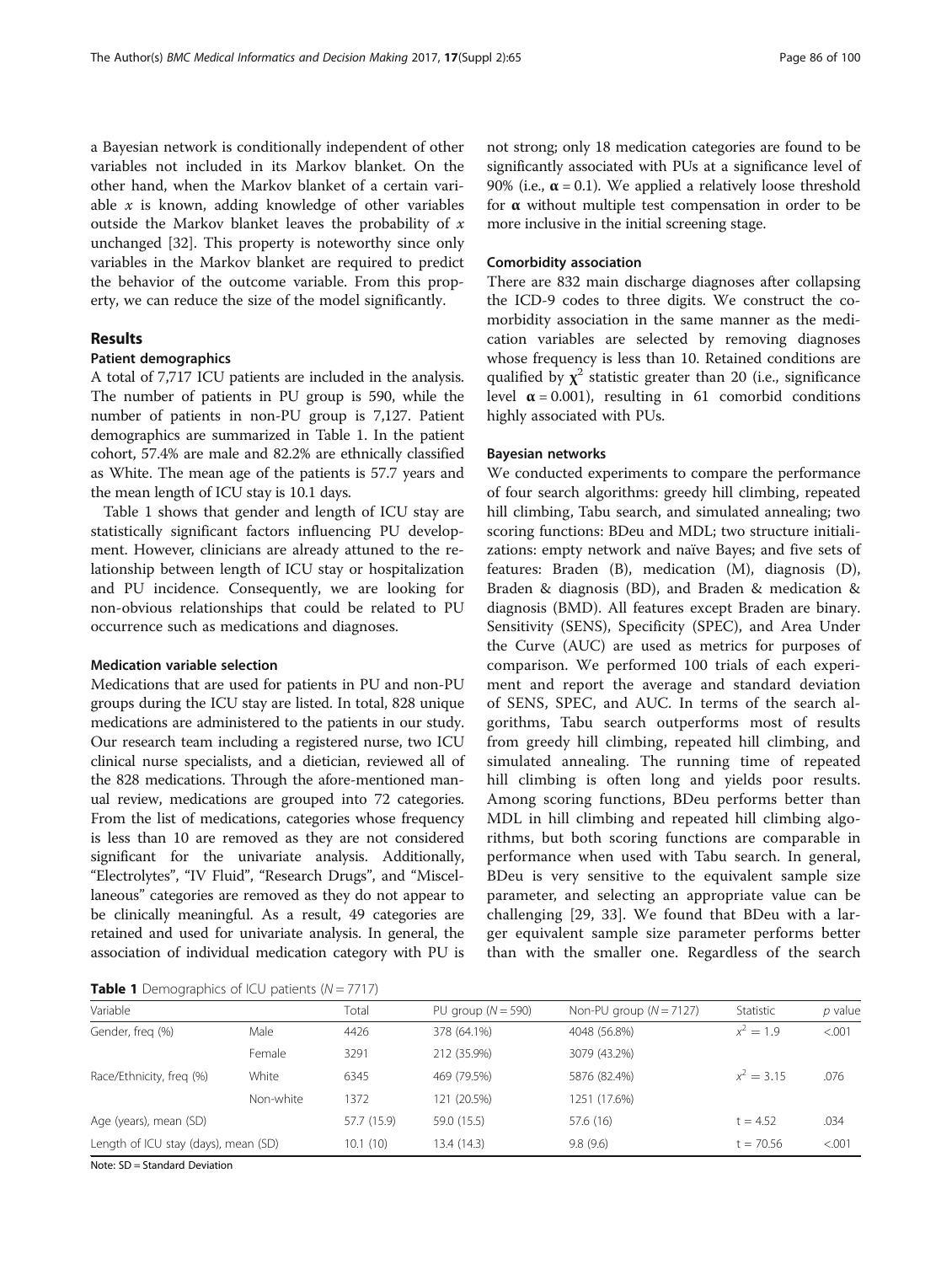<span id="page-6-0"></span>algorithms and scoring functions, using naïve Bayes to create the initial outperforms the performance of the Bayesian networks initialized with empty networks. In terms of feature sets, Braden & diagnosis gives the best average AUC, which is consistent with our previous study [[6\]](#page-10-0).

Figure 2 shows a representative Bayesian network of Braden & diagnosis feature set from the 100 trials. The learned network consists of 69 nodes, each of which corresponds to a Braden subscale or diagnosis feature. The middle node labeled "PU" is a pressure ulcer diagnosis. The 32 highlighted nodes are the Markov blanket of PU (see Section [Methods\)](#page-2-0). In the Markov blanket of PU, there are 2 Braden subscales: total score and friction & shear. The other nodes represent diagnoses in form of ICD9 codes.

#### Evaluation

A natural way to measure Bayesian network performance is to predict unobserved data. The data were randomly split into 2 sets: training (67%) and validating (33%) sets for 100 trials. The Bayesian network structure is learned from each training dataset. Sensitivity (SENS), Specificity (SPEC), Positive Predictive Value (PPV), Negative Predictive Value (NPV), and Area Under the Curve (AUC) are computed for each trial. Table [2](#page-7-0) shows average predictive performance of each measure (row), where for each feature set (column) we use the best performing (as measured by AUC) combination of search algorithm, scoring function, and structure initialization, as reported below. The M feature set gives the lowest average AUC, 0.619 i.e., lower than the baseline (B). The D and BMD feature sets give fairly good average AUC,

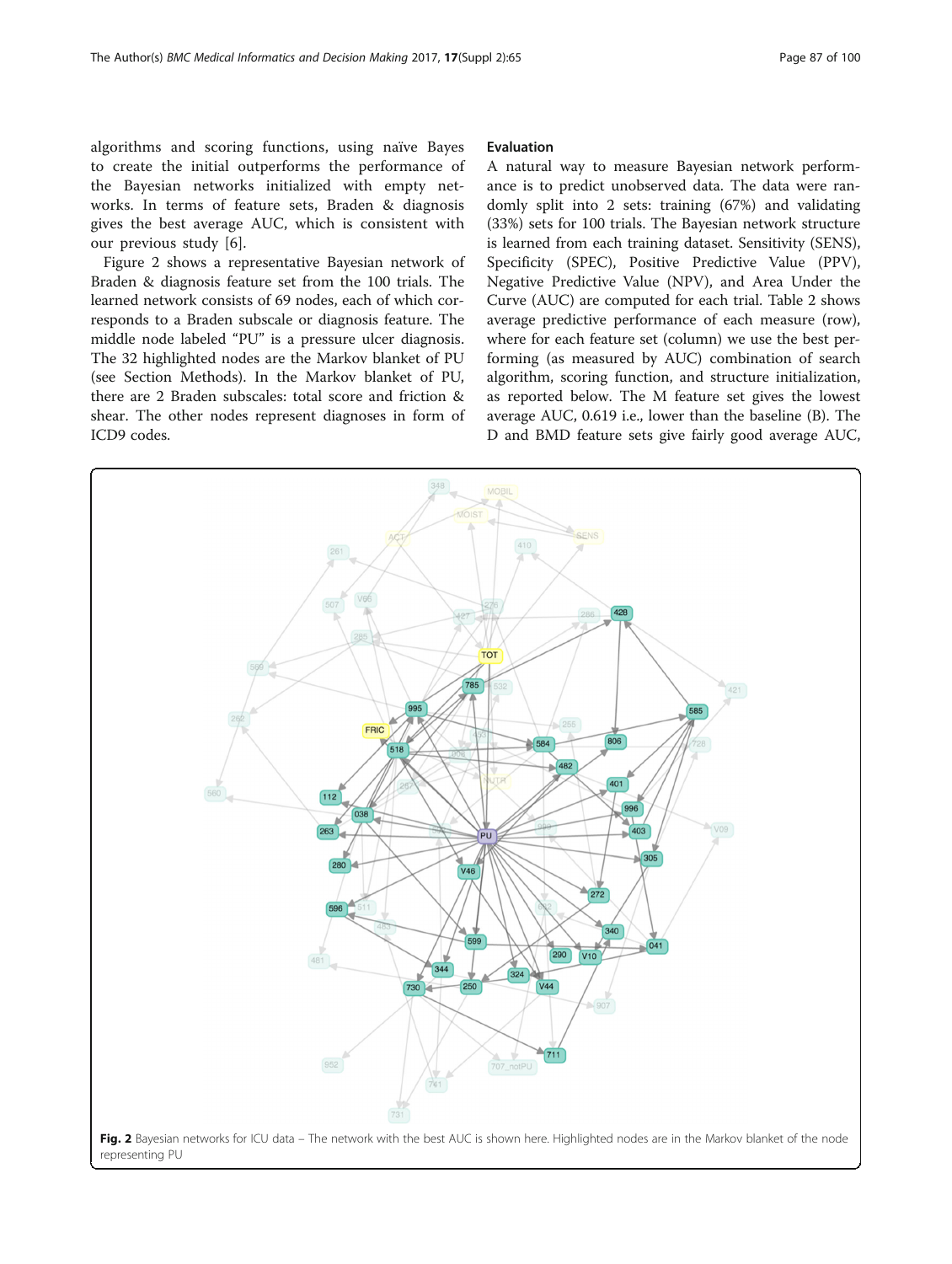|             | $B^a$        | $M^d$        | $\bigcap^a$  | BD <sup>D</sup> | <b>BMD</b> <sup>b</sup> |  |
|-------------|--------------|--------------|--------------|-----------------|-------------------------|--|
| <b>SENS</b> | 0.021(0.034) | 0.002(0.003) | 0.315(0.027) | 0.455(0.034)    | 0.478(0.025)            |  |
| <b>SPEC</b> | 0.996(0.006) | 0.999(0.001) | 0.939(0.005) | 0.908(0.006)    | 0.895(0.007)            |  |
| PPV         | 0.146(0.201) | 0.238(0.385) | 0.301(0.022) | 0.292(0.184)    | 0.274(0.015)            |  |
| <b>NPV</b>  | 0.924(0.002) | 0.923(0.001) | 0.943(0.002) | 0.953(0.003)    | 0.954(0.002)            |  |
| AUC         | 0.731(0.018) | 0.619(0.016) | 0.810(0.012) | 0.827(0.011)    | 0.819(0.011)            |  |

<span id="page-7-0"></span>Table 2 Performance measures: mean (standard deviation) of Bayesian networks in five different feature sets: Braden (B), Medication (M), Diagnosis (D), Braden & Diagnosis (BD), and Braden & Medication & Diagnosis (BMD)

<sup>a</sup>MDL scoring function, Tabu search and naïve Bayes prior structure

<sup>b</sup>MDL/BDeu scoring functions give the same result, Tabu search, and naïve Bayes prior structure

0.810 and 0.819, respectively. The highest average AUC, 0.827, is from the BD feature set.

We observed similar results in our previous study [[6\]](#page-10-0) in which the same sets of performance measures and features were evaluated on six different machine learning algorithms: linear regression, naïve Bayes, decision tree, k-nearest neighbor, random forest, and support vector machine.

We next study how our Bayesian network modeling performs against logistic regression (LR). We compare to LR because in our previous work [[6](#page-10-0)], LR performed best among six machine learning models including SVM and random forest, and is simpler to tune. Three performance measures are used: sensitivity, specificity, and AUC. We compare 3 experiments: 1) a baseline method ("Braden") which, mimicking a standard clinical assessment tool, thresholds a single Braden total subscale at 13, which maximizes AUC [\[5](#page-10-0)]; 2) Logistic regression ("LR") on BD features; and 3) Bayesian network ("BN") on BD features. We use BD features for the latter two because it gave the best AUC in our earlier performance study.

Figure 3 shows a box plot of our performance measures for these 3 experiments. The Braden baseline gives balanced, almost equal, sensitivity and specificity (0.670 and 0.623, respectively). While it maximizes AUC, it

does so based solely on the single Braden total subscale feature. As a result, its AUC (0.647) is much lower than the other two, more complex models, demonstrating the limitations of using only one feature. For the other two experiments, in terms of AUC our Bayesian network model gives comparable performance to logistic regression (0.827 vs. 0.830). While Bayesian network has a slightly lower specificity (0.908 vs. 0.990), it also has almost three times the sensitivity (0.455 vs. 0.160). In other words, our Bayesian network model nearly triples the sensitivity at the cost of a slightly lower – although still high in absolute terms - specificity, while overall performance (AUC) remains comparable. We find this result promising because treating PU incidence is very costly while preventive measures are not. From the perspective of cost and patient quality of life, it is important to have high sensitivity to predict the patients who may develop a PU.

Lastly, we evaluate the scalability of Bayesian network learning, in terms of both number of features and number of records (patients). We took the best performing feature set, Braden and diagnosis (BD features) and created a larger 136 feature dataset from it by duplicating each of BD's 68 features, and an even larger 204 feature dataset by triplicating BD's features. Figure [4](#page-8-0) shows the runtime of

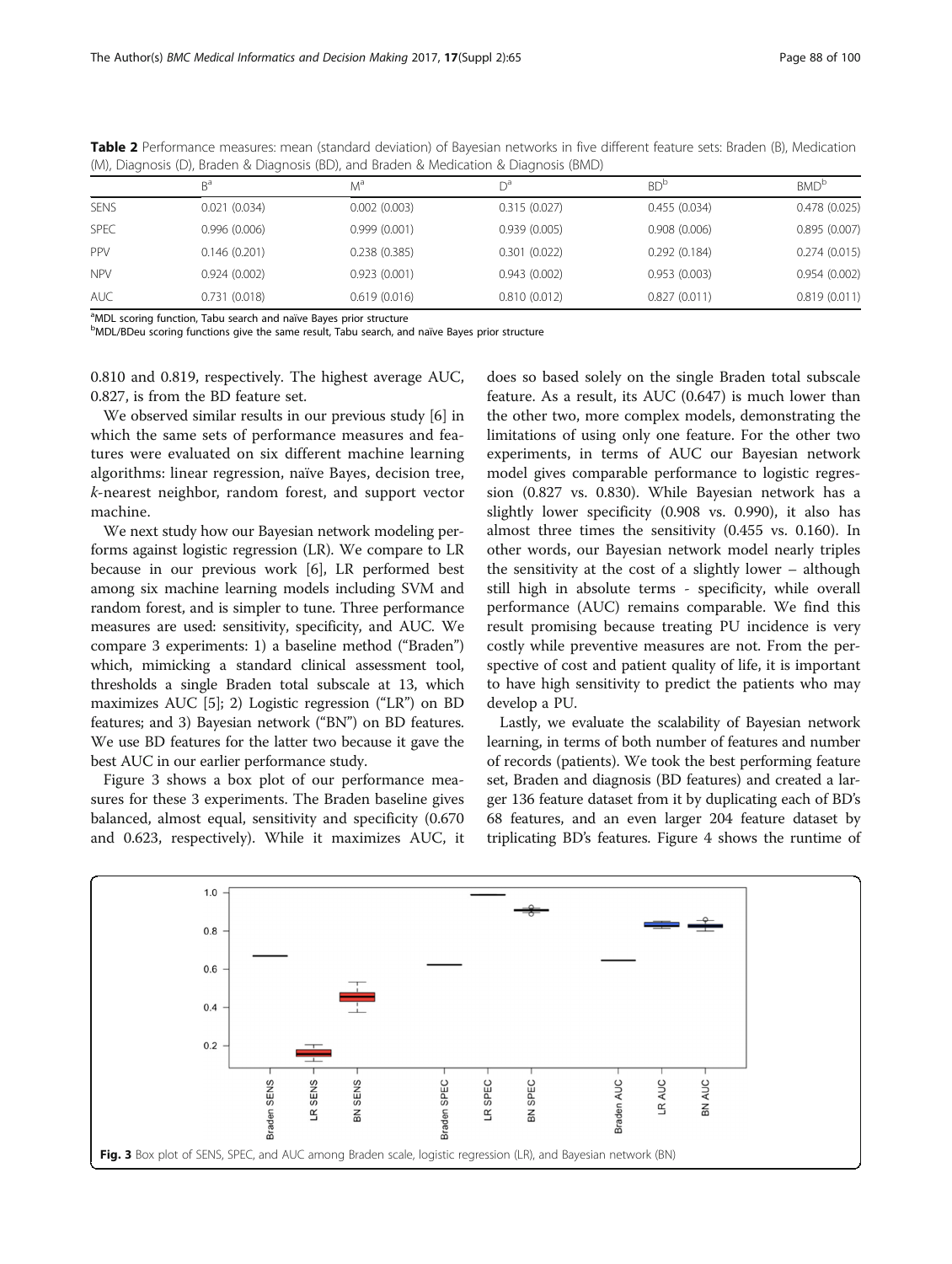Bayesian network learning using greedy hill climbing and Tabu search algorithms. The runtime increases more significantly in larger number of features, which reinforces the importance of feature selection in our framework. To evaluate the scalability in terms of number of records, starting with BD, we created a 15,434 record dataset by duplicating each patient in BD, and an even larger 23,151 record dataset by triplicating each patient in BD. Figure 5 shows that the runtime for both greedy hill climbing and Tabu search increases only slightly more than linearly with the number of records. This suggests that Bayesian network learning can handle datasets with a moderate to large number of patients.

136

**Number of features** 

Fig. 4 Scalability: Number of features

68

Hill climbing

Tabu search

700

600

500

400

300

200

100

 $\boldsymbol{0}$ 

<span id="page-8-0"></span>(sec)

Hill climbing runtime

### Discussion

Four years of ICU EHR data are extracted from the information warehouse. We focus on patients who contracted PUs during their first ICU stay. Specifically, we select only the first hospitalization and filter out later hospitalizations to make sure that there is no impact from the previous PU incidence on the current hospitalization. Medications, diagnoses, and Braden features are used to develop predictive models, and univariate statistical analyses are carried out to reduce the number of model variables. A Bayesian network modeling approach is employed and we

# algorithms, and structure initialization methods for Bayesian networks. Compared to the best of a number of classical machine learning algorithms, the resulting Bayesian network model nearly triples model sensitivity at only a slight cost to specificity, while overall performance (AUC) remains high. High sensitivity is important in positively predicting patients who may develop a PU, as early intervention can be far less costly than treatment. The Bayesian network approach also provides an interpretable structure, allowing clinicians to understand, discuss, validate, and explain the logic behind the model. We select the risk factors highly associated with PUs using the Markov blanket property of the PU node. This approach reduces the number of PU risk factors and provides a more concise set of strong factors to clinicians for validation.

evaluate combinations of different scoring functions, search

Our clinician collaborators identified many of the relationships depicted in Fig. [2](#page-6-0) consistent with domain knowledge and clinical observations. For instance, it was obvious to them that ICD-9 main code 250 (Diabetes mellitus) is strongly related to PU incidence due to vascular circulation issues and (frequent) obesity associated with Diabetes. They also confirmed that many of the patients afflicted with disease code ICD-9 main code 806 (spinal cord injury) are very likely to contract PUs. The ICD-9 main code 995 (adverse effects) appearing as a child node of PU required more thought on their part. They realized that 995 appears as a child of PU because most PU patients in our data suffer from specific adverse effects of Sepsis (995.91) and Systemic Inflammatory Response Syndrome (SIRS, 995.9). In other words, non-obvious relationships in the data are gleaned from the Bayesian network.

Figure [2](#page-6-0) can also be used to help confirm suspected associations. For instance, several studies show that PUs in diabetic patients often occur on extremities [\[34](#page-10-0), [35](#page-10-0)]. Figure [2](#page-6-0) shows an edge from PU to 250 (Diabetes mellitus). Other Fig. [2](#page-6-0) associations include between PU and maladies of kidney (codes 403, 584, and 585), and cardiovascular issues (codes 428 and 785). Once again, both observations are consistent with findings from previous studies [[28, 36](#page-10-0)]. Septicemia or sepsis (995 and 038) and respiratory failure (528 and 482) have been identified earlier as risk factors [[37\]](#page-10-0). Further, we confirm that spinal cord injury (806), infection of the bone (324 and 730), and dementias (290) are also some of the risk factors of PUs as identified elsewhere [[38](#page-10-0)–[40](#page-10-0)].

Of the six Braden subscales, Braden total score and friction & shear appearing in the Markov blanket of the PU node indicate that they are the two most significant. Other Braden subscales i.e., activity, nutrition, mobility, sensory perception, and moisture are not as useful since they are more likely to have similar values for most ICU patients. ICU patients are likely to be sedate and in bed



30

 $25$ 

20

 $15$ 

 $10$ 

5

 $\overline{0}$ 

204

(sec)

Tabu search runtime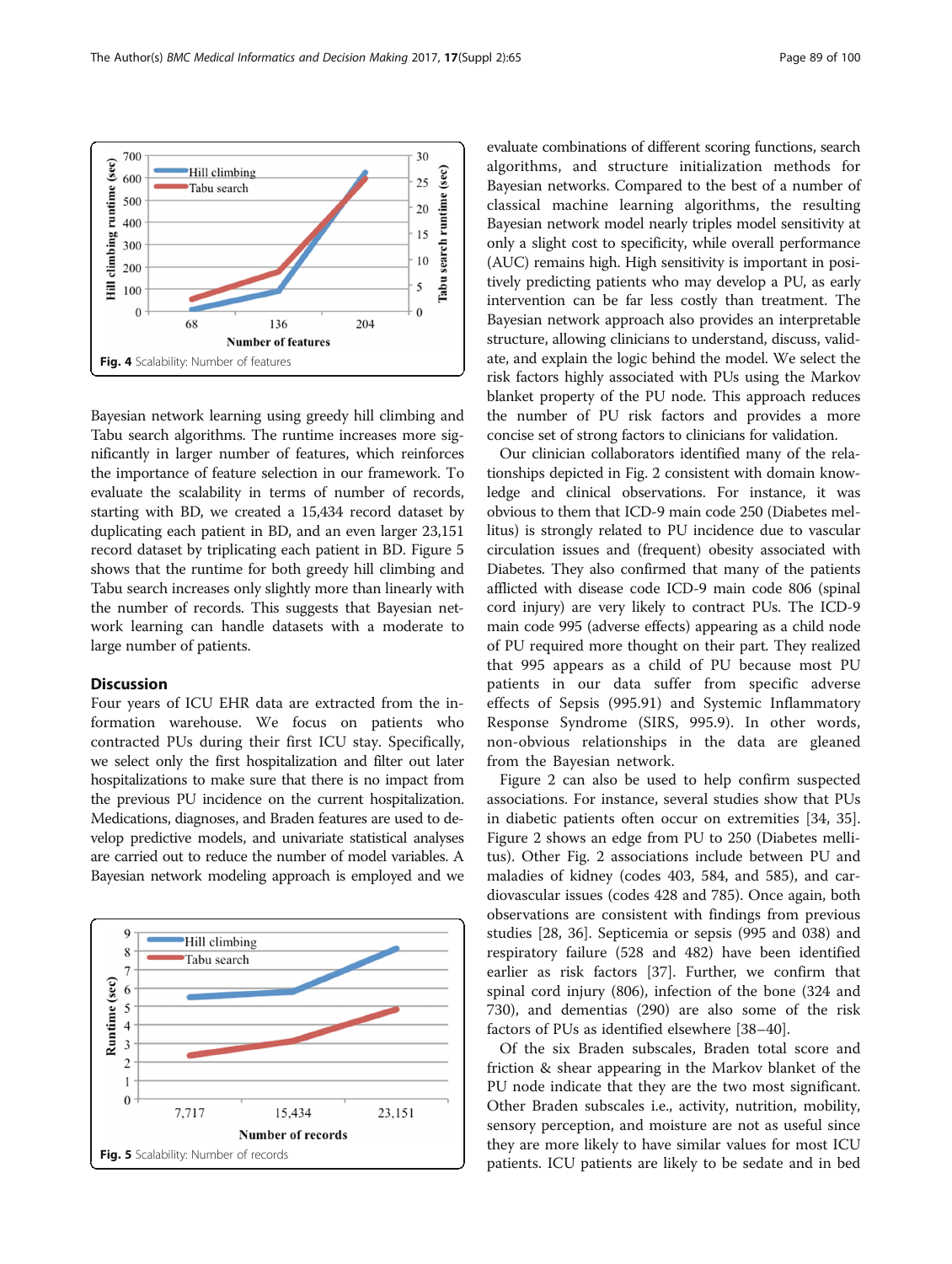rest. Unsurprisingly, most diagnoses highly associated with PU incidence involve patients' immobility including paralytic syndromes, spinal cord injuries, machine or device dependence, infections including sepsis and urinary tract infection, or imperceptions including dementias. In short, clinicians can benefit from the predictive model which helps them better understand the risk factors, leading to allocation of preventive measures and evidence-based risk assessment.

There are limitations pertaining to our study. The data are from a single institution; thus, interpretation of the finding is limited. The predictive models are constructed based solely on the data from EHRs and our data do not contain APACHE-II score, a severity of disease classification system. Consequently, we are unable to adjust for severity of illness, nor is severity of illness used as a predictor or PUs. The predictive models do not consider longitudinal analysis since temporal modeling would significantly complicate both the learning process and interpretation. We did not directly evaluate the robustness of learned Bayesian networks, for instance using different network similarity measures, parameter combinations, and perturbation models. As each of these variations deserves careful attention, we leave a comprehensive evaluation of the robustness of learned Bayesian networks as future work. Finally, the predictive power and risk factors of pressure ulcer incidence in this study are only based upon Braden scale, discharge diagnoses, and medication data.

# Conclusions

In this work we develop predictive models to help clinicians improve patient care. Motivated to assist clinicians, necessitating the use of an intuitive and interpretable model, we select Bayesian networks to serve our purpose. We present a three-step framework for predictive analysis of patient clinical data, consisting of data preprocessing, feature selection, and model construction. We apply our framework specifically to pressure ulcers in ICU settings, where we consider 86 diagnosis, medication, and Braden scale features extracted from a dataset of 7,717 patient EHRs.

We evaluate all combinations of Bayesian network models from four search algorithms, two prior structure initializations, two scoring functions, and five sets of features. Our model gives comparable overall performance to the best of classical machine learning algorithms, while nearly tripling sensitivity at only a slight cost to specificity with no sacrifice on high overall accuracy. We consider this promising since high sensitivity can better facilitate preventive care in patients likely to contract PU, which is less costly than treatment. From a qualitative standpoint, our clinician collaborators identified strong relationships between risk factors widely recognized as associated with pressure ulcers. These include

cardiovascular, kidney, lung, spinal cord, bladder, bone issues or infections, dementias, diabetes, malnutrition, sepsis, friction & shear, and Braden total score. Identifying accurate risk factors of PUs is a key to comprehend disease burden and to improve pressure ulcer care. Our clinical collaborators found the Bayesian model useful in identifying dependencies between pressure ulcers and risk factors consistent with their own experience.

#### Abbreviations

ADT<sup>®</sup>: Administrative System; AIC: Akaike's Information Criterion; AUC: Area Under the Curve (Receiver operating characteristic); B: Braden feature; BD: Braden & diagnosis feature set; BDeu: Bayesian Dirichlet with score equivalence and uniform priors; BIC: Bayesian Information Criterion; BMD: Braden & Medication & Diagnosis feature set; BN: Bayesian Network; CPOE: Computerized Provider Order Entry; D: Diagnosis feature set; EHRs: Electronic Health Records; FET: Fisher's Exact Test; fNML: factorized Normalized Maximum Likelihood; ICU: Intensive Care Unit; IW: Information Warehouse: LR: Logistic Regression: M: Medication feature set: MDL: Minimum Description Length; NPV: Negative Positive Value; OSUWMC: The Ohio State University Wexner Medical Center; PPV: Predictive Positive Value; PU: Pressure Ulcer; SD: Standard Deviation; SENS: Sensitivity; SNP: Single Nucleotide Polymorphism; SPEC: Specificity

#### Acknowledgements

We would like to thank Tara Payne, Marcia Belcher, and Information Warehouse staff for their assistance with data extraction.

#### Funding

This work was supported by grant UL1RR025755 from the National Center For Research Resources. The publication costs are being covered by startup fund for KH from Department of Biomedical Informatics and discretionary fund for RM from Department of Computer Science and Engineering at The Ohio State University.

#### Availability of data and materials

The authors do not wish to make the data available as it contains information that could identify specific individuals.

#### Authors' contributions

RM and KH contributed to the study's conception and design, revision of manuscript, and accordance of final approval. PK contributed to the study's conception, conducted data cleaning and various experiments, and drafted the manuscript. CN and BV contributed to data cleaning and interpretation, and interpretation of results. SH provided the study's conception and contributed to manuscript revision. All the authors read and approved the final version on the manuscript.

#### Competing interests

The authors declare that they have no competing interests.

#### Consent for publication

Not applicable.

#### Ethics approval and consent to participate

Approval for the data extraction was obtained from the institutional review board of The Ohio State University.

#### About this supplement

This article has been published as part of BMC Medical Informatics and Decision Making Volume 17 Supplement 2, 2017: Selected articles from the International Conference on Intelligent Biology and Medicine (ICIBM) 2016: medical informatics and decision making. The full contents of the supplement are available online at [https://bmcmedinformdecismak.biomedcentral.com/articles/](https://bmcmedinformdecismak.biomedcentral.com/articles/supplements/volume-17-supplement-2) [supplements/volume-17-supplement-2.](https://bmcmedinformdecismak.biomedcentral.com/articles/supplements/volume-17-supplement-2)